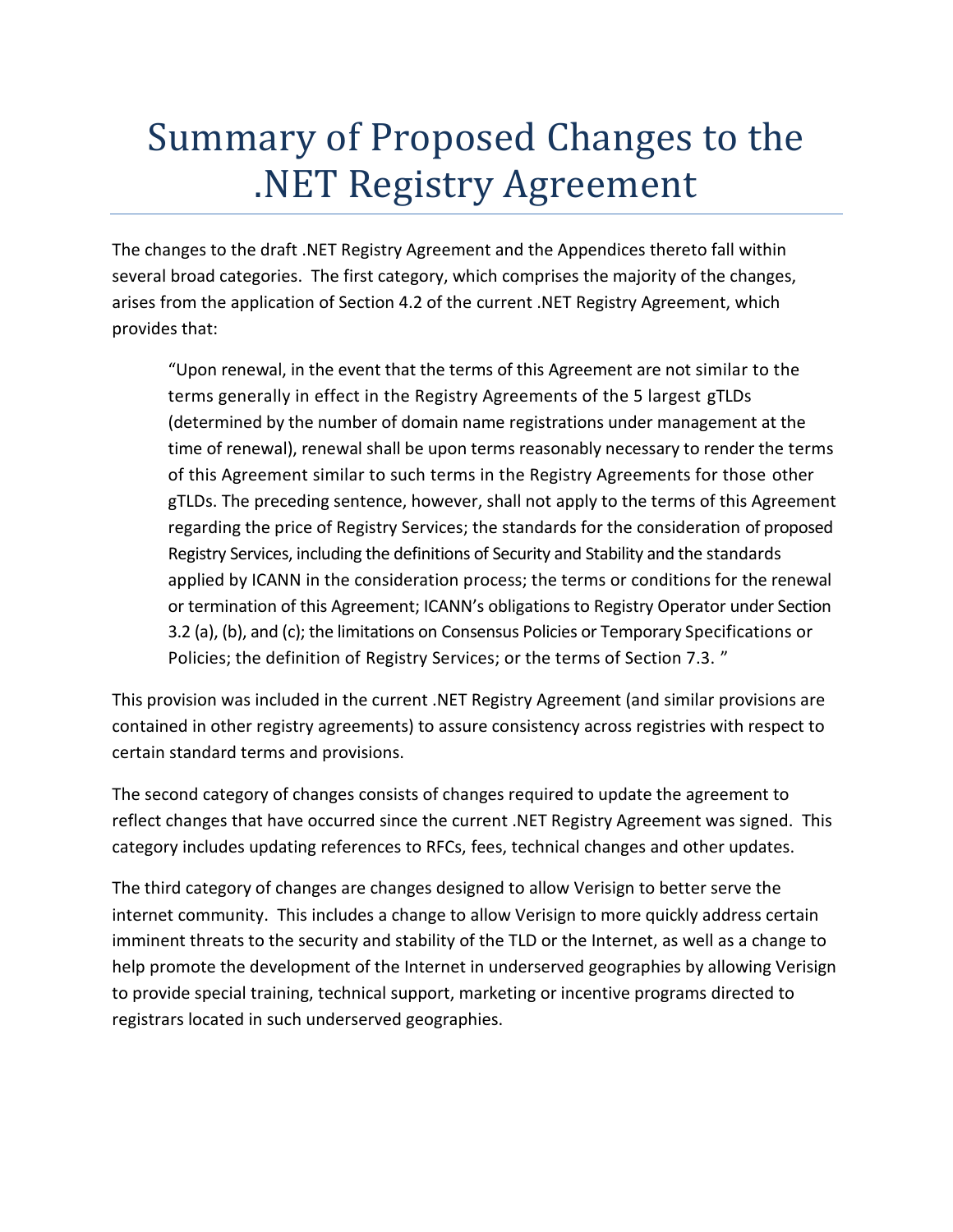| <b>Section</b>  | <b>Revision</b>                                                                                             | <b>Explanation</b>           |
|-----------------|-------------------------------------------------------------------------------------------------------------|------------------------------|
| 1.1             | The Effective Date for purposes of this Agreement shall                                                     | <b>Updated language</b>      |
|                 | be the date on which the TLD (as defined below) is                                                          | to reflect renewal           |
|                 | delegated within the authoritative root-server system to                                                    | effective date.              |
|                 | nameservers designated by Registry OperatorJuly 1, 2011.                                                    |                              |
| 1.3             | Upon the Effective Date, until the Expiration Date as                                                       | <b>Updated language</b>      |
|                 | defined in Section 4.1 hereof, ICANN hereby                                                                 | to reflect renewal.          |
|                 | designatesshall continue to designate VeriSign, Inc. as the                                                 |                              |
|                 | sole registry operator for the TLD ("Registry Operator").                                                   |                              |
| 2.1(b)          | The factual statements contained in Registry Operator's                                                     | Language<br>conformed to the |
|                 | application for the TLD, or made in writing by Registry                                                     | Registry                     |
|                 | Operatorboth parties in negotiating this Agreement, were                                                    | Agreements for 5             |
|                 | true and correct in all material respects at the time the                                                   | largest TLDs                 |
|                 | application was submitted to ICANN and are true and                                                         | pursuant to                  |
|                 | correct in all material respects as of the date this                                                        | Section 4.2 of               |
|                 | Agreement is entered into set forth above-made. A                                                           | current .NET                 |
|                 | violation or breach of this subsection shall not be a basis                                                 | Registry                     |
|                 | for termination, rescission or other equitable relief, and,                                                 | Agreement.                   |
|                 | instead shall only give rise to a claim for damages.                                                        |                              |
|                 |                                                                                                             |                              |
| 3.1(b)(v)(C)    | for three years following the Effective Date, modify the                                                    | Deleted as no                |
|                 | procedure for the consideration of proposed Registry                                                        | longer relevant in           |
|                 | Services:                                                                                                   | context of a                 |
|                 |                                                                                                             | renewal.                     |
| $3.1(c)$ (first | Registry Operator shall establish at its expense a data                                                     | Updated to reflect           |
| sentence)       | escrow or mirror site policy for the Registry Data<br>compiled by Registry Operator. Registry Data, as used | implementation of<br>DNSSEC. |
|                 | in this Agreement, shall mean the following: (1) data                                                       |                              |
|                 | for domains sponsored by all registrars, consisting of                                                      |                              |
|                 | domain name, server name for each nameserver,                                                               |                              |
|                 | registrar id, updated date, creation date, expiration                                                       |                              |
|                 | date, status information, and DNSSEC delegation                                                             |                              |
|                 | signer ("DS") data- <del>(if Registry Operator implements</del>                                             |                              |
|                 | <b>DNSSEC</b> ); (2) data for nameservers sponsored by all                                                  |                              |
|                 | registrars consisting of server name, each IP address,                                                      |                              |
|                 | registrar id, updated date, creation date, expiration                                                       |                              |
|                 | date, and status information; (3) data for registrars                                                       |                              |
|                 | sponsoring registered domains and nameservers,                                                              |                              |
|                 | consisting of registrar id, registrar address, registrar                                                    |                              |
|                 | telephone number, registrar e-mail address, whois                                                           |                              |
|                 | server, referral URL, updated date and the name,                                                            |                              |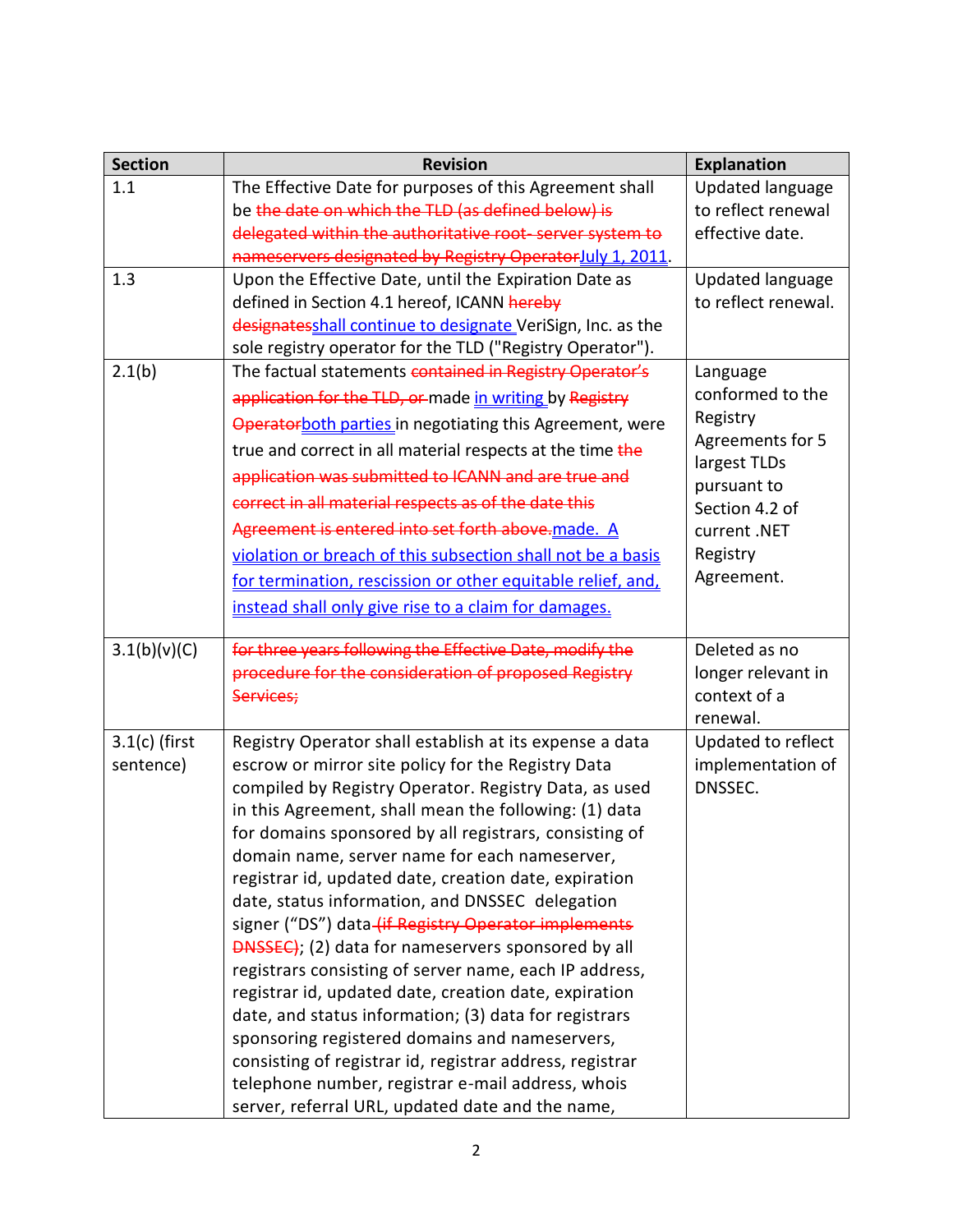| <b>Section</b> | <b>Revision</b>                                               | <b>Explanation</b>   |
|----------------|---------------------------------------------------------------|----------------------|
|                | telephone number, and e-mail address of all the               |                      |
|                | registrar's administrative, billing, and technical            |                      |
|                | contacts; and, (4) domain name registrant data                |                      |
|                | collected by the Registry Operator from registrars as         |                      |
|                | part of or following registration of a domain name.           |                      |
| $3.1(f)$ (NEW) | Nothing in this Agreement shall preclude Registry             | Section              |
|                | Operator from making commercial use of, or collecting.        | conformed to the     |
|                | traffic data regarding domain names or non-existent           | Registry             |
|                | domain names for purposes such as, without limitation,        | Agreements for 5     |
|                | the determination of the availability and Security and        | largest TLDs         |
|                | Stability of the Internet, pinpointing specific points of     | pursuant to          |
|                | failure, characterizing attacks and misconfigurations,        | Section 4.2 of       |
|                | identifying compromised networks and hosts, and               | current.NET          |
|                | promoting the sale of domain names; provided, however,        | Registry             |
|                | that such use does not disclose domain name registrant.       | Agreement.           |
|                | end user information or other Personal Data as defined in     | Additional           |
|                | Section 3.1(c)(ii) for any purpose not otherwise authorized   | language added to    |
|                | by this agreement. In this regard, in the event the TLD       | clarify restrictions |
|                | registry is a "thick" registry model, the traffic data that   | on wildcard          |
|                | may be accessible to and used by Registry Operator shall      | services.            |
|                | be limited to the data that would be accessible to a          |                      |
|                | registry operated under a "thin" registry model. The          |                      |
|                | process for the introduction of new Registry Services shall   |                      |
|                | not apply to such traffic data. Nothing contained in this     |                      |
|                | Section 3.1(f) shall be deemed to constitute consent or       |                      |
|                | acquiescence by ICANN to a re-introduction by Registry        |                      |
|                | Operator of the SiteFinder service previously introduced      |                      |
|                | by the Registry Operator on or about September 15, 2003,      |                      |
|                | or the introduction of any other service employing a          |                      |
|                | universal wildcard function, except that this sentence shall  |                      |
|                | not prohibit the provision of nameservice or any other        |                      |
|                | non-registry service for a domain or zone used for other      |                      |
|                | than registration services to unaffiliated third parties by a |                      |
|                | single entity (including its affiliates) for domain names     |                      |
|                | registered through an ICANN-accredited registrar. To the      |                      |
|                | extent that traffic data subject to this provision is made    |                      |
|                | available, access shall be on terms that are non-             |                      |
|                | discriminatory.                                               |                      |
| Section 5.3    | ICANN's aggregate monetary liability for violations of this   | Language             |
|                | Agreement shall not exceed the amount of Registry-Level       | conformed to the     |
|                | Fees paid by Registry Operator to ICANN within the            | Registry             |
|                | preceding twelve-month period pursuant to Section 7.2 of      | Agreements for 5     |
|                | this Agreement. Registry Operator's aggregate monetary        | largest TLDs         |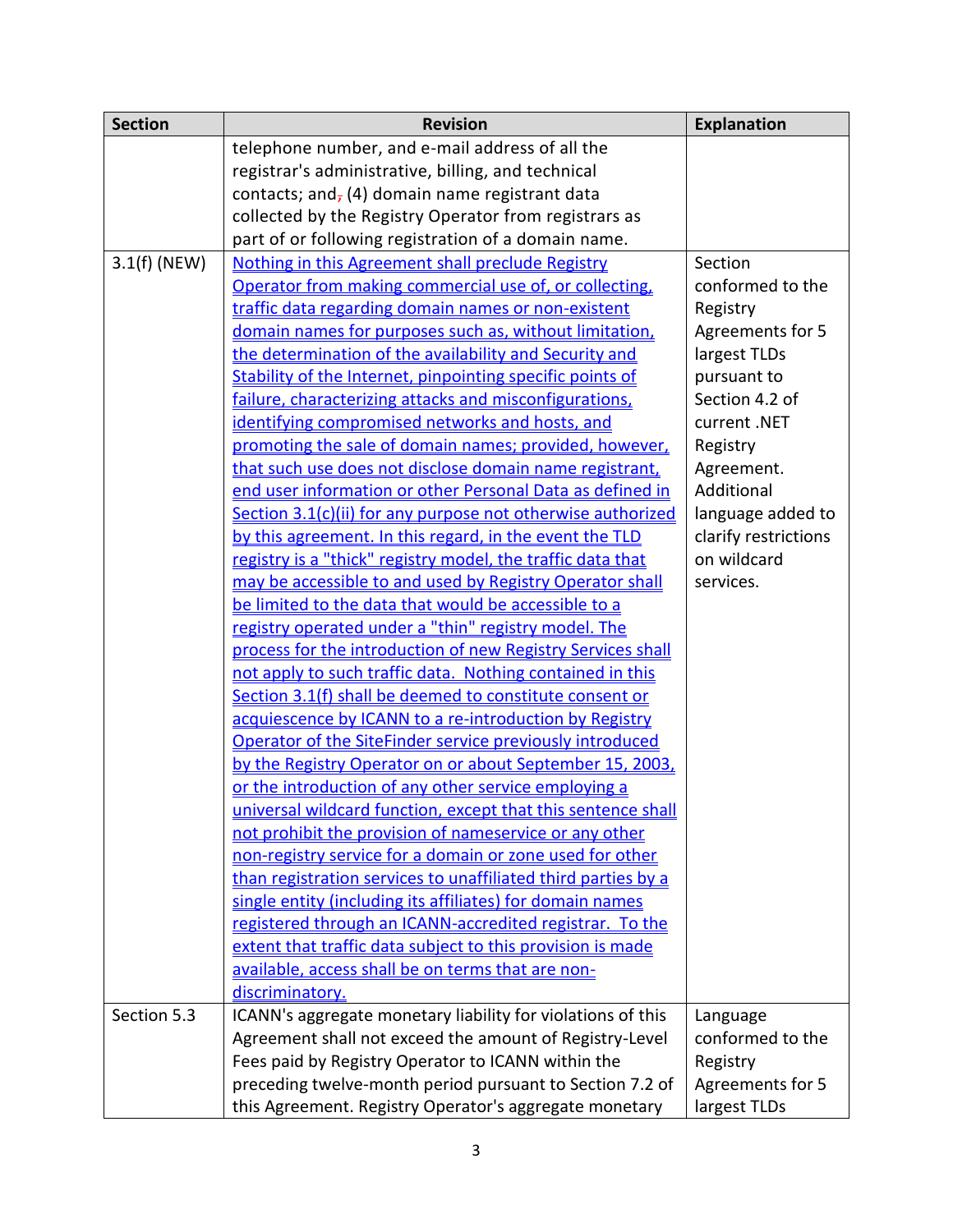| <b>Section</b> | <b>Revision</b>                                               | <b>Explanation</b> |
|----------------|---------------------------------------------------------------|--------------------|
|                | liability to ICANN for violations of this Agreement shall be  | pursuant to        |
|                | limited to fees and monetary sanctions, if any, due and       | Section 4.2 of     |
|                | owing to ICANN under this Agreement within the preceding      | current .NET       |
|                | twelve month period. In no event shall either party be liable | Registry           |
|                | for special, indirect, incidental, punitive, exemplary, or    | Agreement.         |
|                | consequential damages arising out of or in connection with    |                    |
|                | this Agreement or the performance or nonperformance of        |                    |
|                | obligations undertaken in this Agreement, except as           |                    |
|                | provided pursuant to Section 4.4 of this Agreement.           |                    |
|                | EXCEPT AS OTHERWISE EXPRESSLY PROVIDED IN THIS                |                    |
|                | AGREEMENT, REGISTRY OPERATOR DOES NOT MAKE ANY                |                    |
|                | WARRANTY, EXPRESS OR IMPLIED, WITH RESPECT TO THE             |                    |
|                | SERVICES RENDERED BY ITSELF, ITS SERVANTS, OR ITS             |                    |
|                | AGENTS OR THE RESULTS OBTAINED FROM THEIR WORK,               |                    |
|                | INCLUDING, WITHOUT LIMITATION, ANY IMPLIED                    |                    |
|                | WARRANTY OF MERCHANTABILITY, NON-INFRINGEMENT,                |                    |
|                | OR FITNESS FOR A PARTICULAR PURPOSE.                          |                    |
| 6.3            | Upon any expiration of this Agreement as provided in          | Revised to clarify |
|                | Section 4.1 or termination of this Agreement as provided      | that cooperation   |
|                | in Sections 6.1 and 6.2, the parties agree to work            | covenant applies   |
|                | cooperatively to facilitate and implement the transition of   | to any expiration  |
|                | the registry for the TLD in accordance with this Section 6.3. | or termination of  |
|                | Registry Operator shall agree to provide ICANN or any         | the Agreement.     |
|                | successor registry authority that may be designated for       |                    |
|                | the TLD with any data regarding operations of the             |                    |
|                | registry for the TLD necessary to maintain operations that    |                    |
|                | may be reasonably requested in addition to that data          |                    |
|                | escrowed in accordance with Section 3.1(c)(i) hereof.         |                    |
| 7.1(a)(i)      | All registrars (including any registrar affiliated with       | Language           |
|                | Registry Operator, if any) can connect to the shared          | conformed to the   |
|                | registration system gateway for the TLD via the Internet by   | Registry           |
|                | utilizing the same maximum number of IP addresses and         | Agreements for 5   |
|                | SSL certificate authentication;                               | largest TLDs       |
|                |                                                               | pursuant to        |
|                |                                                               | Section 4.2 of     |
|                |                                                               | current.NET        |
|                |                                                               | Registry           |
|                |                                                               | Agreement.         |
| $7.1(b)$ (NEW) | Notwithstanding Section 7.1(a), Registry Operator may for     | Language added to  |
|                | the purpose of supporting the development of the              | allow the          |
|                | Internet in underserved geographies provide training,         | development of     |
|                | technical support, marketing or incentive programs based      | programs designed  |
|                | on the unique needs of registrars located in such             | to allow Verisign  |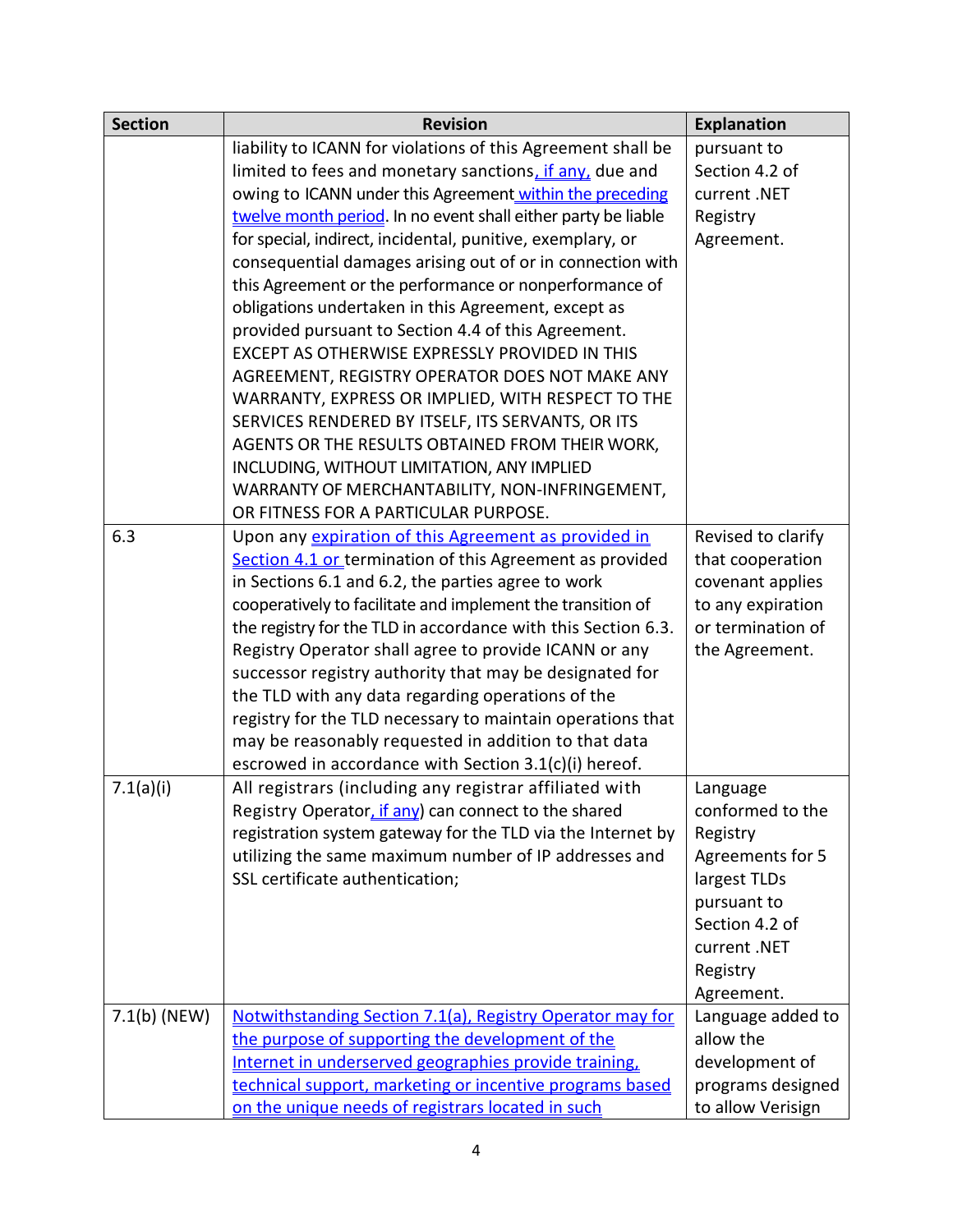| <b>Section</b> | <b>Revision</b>                                             | <b>Explanation</b>      |
|----------------|-------------------------------------------------------------|-------------------------|
|                | geographies to such registrars, so long as Registry         | to better serve the     |
|                | Operator does not treat similarly situated registrars       | public interest by      |
|                | differently or apply such programs arbitrarily. Registry    | supporting the          |
|                | Operator may implement such programs with respect to        | development of          |
|                | registrars within a specific geographic region, provided,   | the Internet in         |
|                | that (i) such region is defined broadly enough to           | underserved             |
|                | allow multiple registrars to participate and (ii) such      | regions by              |
|                | programs do not favor any registrar in which Registry       | providing training,     |
|                | Operator may have an ownership interest over other          | technical support       |
|                | similarly situated registrars within the same region.       | and marketing and       |
|                |                                                             | incentive               |
|                |                                                             | programs targeted       |
|                |                                                             | towards registrars      |
|                |                                                             | in underserved          |
|                |                                                             | geographies.            |
|                |                                                             | <b>ICANN</b> encourages |
|                |                                                             | public comment          |
|                |                                                             | on the scope and        |
|                |                                                             | application of this     |
|                |                                                             | draft provision.        |
| 7.1(c)         | Registry Operator shall not act as a registrar with respect | The additional          |
| (formerly      | to the TLD. This shall not preclude Registry Operator from  | language was            |
| 7.1(b)         | registering names within the TLD to itself through a        | added to allow          |
|                | request made to an ICANN-accredited registrar. In           | Verisign to take        |
|                | addition, where there is an imminent threat to the          | quick action to         |
|                | Security and Stability of the TLD or the Internet, this     | respond to certain      |
|                | provision shall not preclude Registry Operator, for the     | malicious activities    |
|                | purpose of protecting the Security and Stability of the TLD | (i.e. Conficker)        |
|                | or the Internet, from temporarily preventing the            | that pose an            |
|                | registration of one or more names; provided, as soon as     | imminent threat to      |
|                | practicable but no later than 3 business days of taking     | the security and        |
|                | such action, Registry Operator provides ICANN with a        | stability of the        |
|                | written notice of such action, which notice shall list all  | .NET TLD and the        |
|                | affected names, state the expected length of time that      | Internet. Verisign      |
|                | such names will not be available for registration, and      | may take such           |
|                | explain why Registry Operator took such action. The         | actions but will be     |
|                | contents of such notice shall be treated as confidential to | subject to ICANN        |
|                | the extent permitted by law. If ICANN disagrees with        | oversight with          |
|                | such action, it will instruct Registry Operator to release  | respect to blocking     |
|                | such names and Registry Operator shall immediately          | of registrations.       |
|                | release such names upon receipt of such written             |                         |
|                | instructions from ICANN.                                    |                         |
| 7.2(a)         | Commencing on 1 July 2005, Registry Operator shall pay      | Updated to              |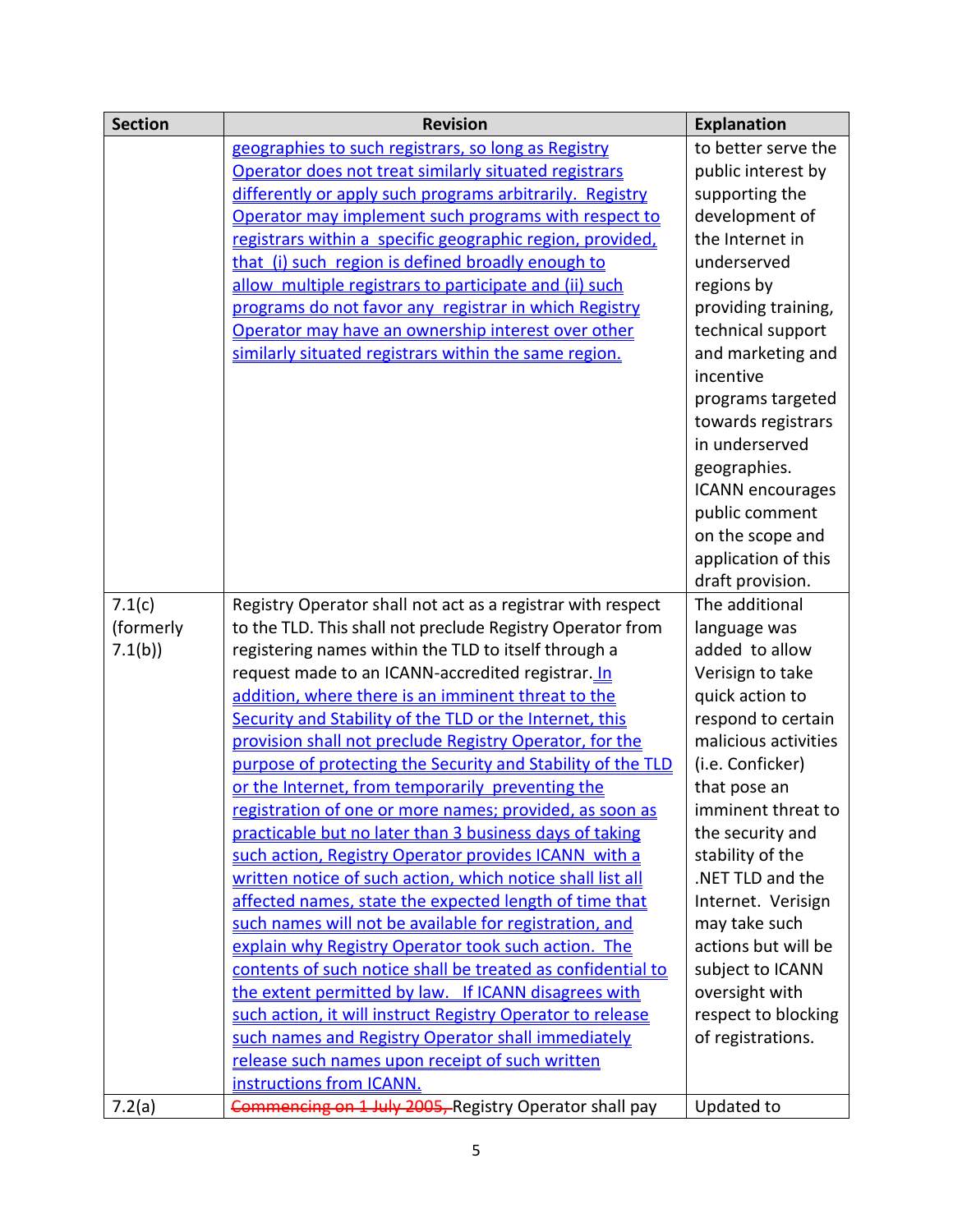| <b>Section</b> | <b>Revision</b>                                                      | <b>Explanation</b>      |
|----------------|----------------------------------------------------------------------|-------------------------|
|                | ICANN a Registry-Level Transaction Fee in an amount                  | remove out of           |
|                | equal to US\$0.75 for each annual increment of an initial or         | date language.          |
|                | renewal domain name registration and for transferring a              |                         |
|                | domain name registration from one ICANNaccredited                    |                         |
|                | registrar to another during the calendar quarter to which            |                         |
|                | the Registry- Level Transaction Fee pertains. ICANN intends          |                         |
|                | to apply this fee to purposes including: (a) a special               |                         |
|                | restricted fund for developing country Internet                      |                         |
|                | communities to enable further participation in the ICANN             |                         |
|                | mission by developing country stakeholders, (b) a special            |                         |
|                | restricted fund to enhance and facilitate the security and           |                         |
|                | stability of the DNS, and (c) general operating funds to             |                         |
|                | support ICANN's mission to ensure the stable and secure              |                         |
|                | operation of the DNS.                                                |                         |
| 7.2(c)         | Commencing on 1 July 2005, Registry Operator shall pay               | Updated to              |
|                | ICANN a quarterly Fixed Registry-Level Fee in an amount              | remove out of           |
|                | equal to US\$37,950 for each quarter-during the twelve-              | date language.          |
|                | month period ending June 30, 2006. Such fee is subject               |                         |
|                | to increase on July 1 of each year thereafter in an                  |                         |
|                | amount established by ICANN's Board of Directors, but                |                         |
|                | not to exceed a sum equal to 115% of the prior year's                |                         |
|                | fee. One dollar (USD) of the Fixed Registry- Level Fee shall         |                         |
|                | be waived for each dollar that the Registry-Level Transaction        |                         |
|                | Fee exceeds US\$2,000,000 per annum.                                 |                         |
| 7.2(d)(i)      | The transactional component of the Variable Registry-                | Revised to reflect      |
|                | Level Fee shall be specified by ICANN in accordance with             | updated fee cap.        |
|                | the budget adopted by the ICANN Board of Directors for               |                         |
|                | each fiscal year but shall not exceed US\$0.150.25                   |                         |
| 7.2(d)(ii)     | The per-registrar component of the Variable Registry-                | Revised to remove       |
|                | Level Fee shall be specified by ICANN in accordance with the         | restriction on          |
|                | budget adopted by the ICANN Board of Directors for each              | annual adjustment       |
|                | fiscal year, but the sum of the per-registrar fees                   | to per-registrar        |
|                | calculated for all registrars shall not exceed the total Per-        | component of            |
|                | Registrar Variable funding established pursuant to the               | Variable Registry-      |
|                | approved 2004-2005 ICANN Budget.                                     | Level Fee.              |
| Section        | From 1 July 2005 through 31 December 2006, the The                   | <b>Updated language</b> |
| 7.3(a)         | price to ICANN-accredited registrars for new and renewal             | to reflect current      |
|                | domain name registrations and for transferring a domain              | pricing.                |
|                | name registration from one ICANN-accredited registrar to             |                         |
|                | another, shall not exceed a total fee of US\$4.255.40,               | Added language to       |
|                | which fee consists of (A) a Registry Operator service fee            | clarify that special    |
|                | ("Service Fee") equal to US\$ <del>3.504.65</del> , and (B) an ICANN | registrar programs      |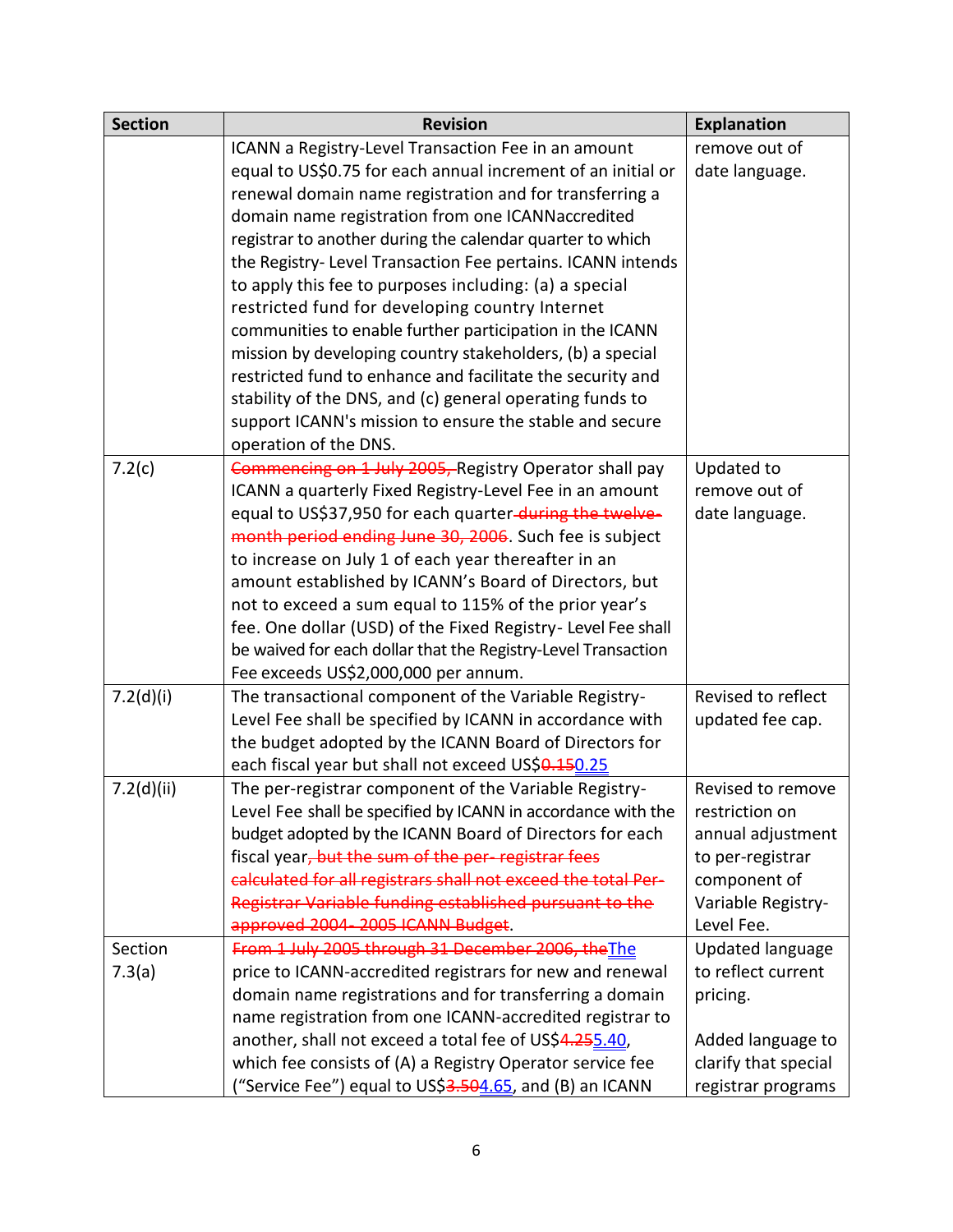| <b>Section</b> | <b>Revision</b>                                                                                                  | <b>Explanation</b>  |
|----------------|------------------------------------------------------------------------------------------------------------------|---------------------|
|                | fee equal to US\$0.75. On 1 January 2007, the controls on                                                        | expressly           |
|                | Registry Operator's pricing set forth in this Section 7.3(a)                                                     | permitted by new    |
|                | shall be eliminated. Commencing on 1 January 2007,                                                               | Section 7.1(b) (see |
|                | the The Service Fee charged during a calendar year for                                                           | above) will not be  |
|                | each annual increment of a new and renewal domain                                                                | a violation of this |
|                | name registration and for transferring a domain name                                                             | provision.          |
|                | registration from one ICANN-accredited registrar to<br>another, shall not exceed the highest Service Fee charged |                     |
|                | during the preceding calendar year multiplied by 1.10. The                                                       |                     |
|                | same Service Fee shall be charged to all ICANN-accredited                                                        |                     |
|                | registrars. Volume discounts and marketing support and                                                           |                     |
|                | incentive programs may be made if the same                                                                       |                     |
|                | opportunities to qualify for those discounts and marketing                                                       |                     |
|                | support and incentive programs isare available to all                                                            |                     |
|                | ICANN-accredited registrars. For the avoidance of doubt,                                                         |                     |
|                | the programs expressly permitted by Section 7.1(b) shall                                                         |                     |
| Section 8.1    | not be a violation of this Section 7.3(a).<br>Registry Operator shall indemnify, defend, and hold                | Language            |
|                | harmless ICANN (including its directors, officers, employees,                                                    | conformed to the    |
|                |                                                                                                                  |                     |
|                | and agents) from and against any and all third-party                                                             | Registry            |
|                | claims, damages, liabilities, costs, and expenses, including                                                     | Agreements for 5    |
|                | reasonable legal fees and expenses, arising out of or                                                            | largest TLDs        |
|                | directly-relating to-third-party claims against ICANN and                                                        | pursuant to         |
|                | any of the following: (a) : (a) ICANN's reliance, in                                                             | Section 4.2 of      |
|                | connection with its decision to delegate the TLD to                                                              | current.NET         |
|                | Registry Operator or to enter into this Agreement, on                                                            | Registry            |
|                | information provided by Registry Operator in its                                                                 | Agreement.          |
|                | application for the TLD; (b) Registry Operator's                                                                 |                     |
|                | establishment or operation of the registry for the TLD;                                                          |                     |
|                | (bc) Registry Services to the extent the acts giving rise to                                                     |                     |
|                | the claim were performed by or at the direction Operator's                                                       |                     |
|                | provision of Registry Operator Services; (ed) collection or                                                      |                     |
|                | handling of Personal Data by Registry Operator; (de) any                                                         |                     |
|                | dispute concerning registration of a domain name within                                                          |                     |
|                | the domain of the TLD for the registry; and $(ef)$ duties and                                                    |                     |
|                | obligations of Registry Operator in operating the registry                                                       |                     |
|                | for the TLD. With respect to each of (a), (c), (d), and (e),                                                     |                     |
|                | such indemnification obligation shall not apply to any                                                           |                     |
|                | claim arising, in whole or in part, out of any conduct of                                                        |                     |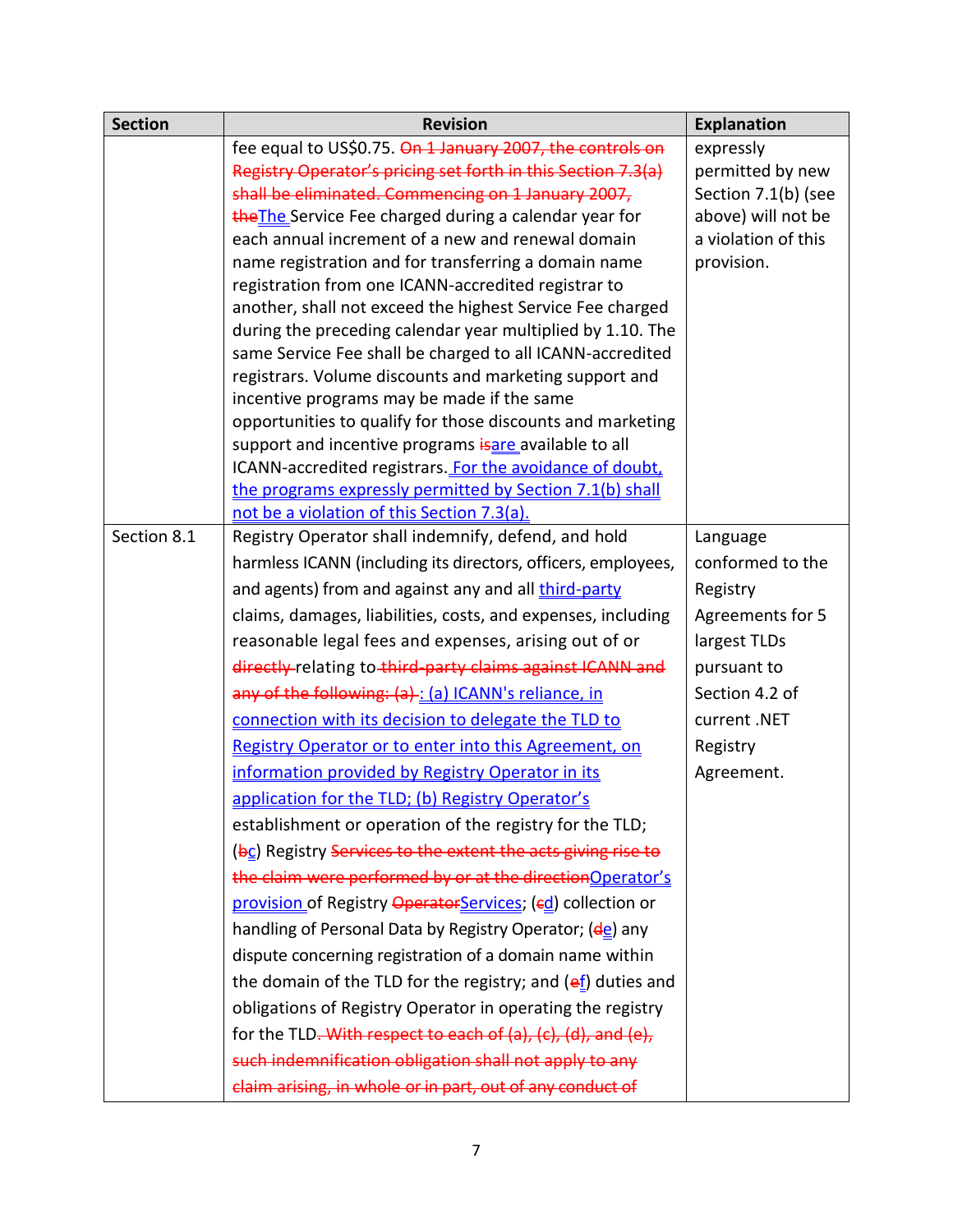| <b>Section</b> | <b>Revision</b>                                             | <b>Explanation</b> |
|----------------|-------------------------------------------------------------|--------------------|
|                | ICANN inconsistent with ICANN's obligations under;          |                    |
|                | provided that Registry Operator shall not be obligated to   |                    |
|                | indemnify, defend, or hold harmless ICANN to the extent     |                    |
|                | the claim, damage, liability, cost, or expense arose due to |                    |
|                | a breach by ICANN of any obligation contained in this       |                    |
|                | Agreement. For avoidance of doubt, nothing in this          |                    |
|                | Section 8.1 shall be deemed to require Registry Operator    |                    |
|                | to reimburse or otherwise indemnify ICANN for the costs     |                    |
|                | associated with the negotiation or execution of this        |                    |
|                | Agreement, or with the monitoring or management of the      |                    |
|                | parties' respective obligations under this Agreement.       |                    |
|                | Further, this section shall not apply to any request for    |                    |
|                | attorney's fees in connection with any litigation or        |                    |
|                | arbitration between or among the parties.                   |                    |
|                |                                                             |                    |
| 8.1(b)         | For any claims by ICANN for indemnification whereby         | Language           |
|                | multiple registry operators (including Registry Operator)   | conformed to the   |
|                | have engaged in the actions or omissions that gave rise to  | Registry           |
|                | the claim, Registry Operator's aggregate liability to       | Agreements for 5   |
|                | indemnify ICANN with respect to such claim shall be         | largest TLDs       |
|                | limited to a percentage of ICANN's total claim, calculated  | pursuant to        |
|                | by dividing the number of total domain names under          | Section 4.2 of     |
|                | registration with Registry Operator within the TLD (which   | current .NET       |
|                | names under registration shall be calculated consistently   | Registry           |
|                | with Section 7.2 hereof for any applicable quarter) by the  | Agreement.         |
|                | total number of domain names under registration within      |                    |
|                | all TLDs for which the registry operators thereof that are  |                    |
|                | engaging in the same acts or omissions giving rise to such  |                    |
|                | claim. For the avoidance of doubt, in the event that a      |                    |
|                | registry operator is engaged in the same acts or omissions  |                    |
|                | giving rise to the claims above, but such registry          |                    |
|                | operator(s) do not have the same or similar                 |                    |
|                | indemnification obligations to ICANN at set forth in 8.1(a) |                    |
|                | above, the number of domains under management by            |                    |
|                | such registry operator(s) shall nonetheless be included in  |                    |
|                | the calculation in the preceding sentence.                  |                    |
| Section 8.2    | If any third-party claim is commenced that is indemnified   | Language           |
|                | under Section 8.1 above, notice thereof shall be given      | conformed to the   |
|                | to ICANN as promptly as practicable. If ICANN receives      | Registry           |
|                | notice of any third-party claim that is indemnified under   | Agreements for 5   |
|                | Section 8.1 above, ICANN shall promptly notify Registry     | largest TLDs       |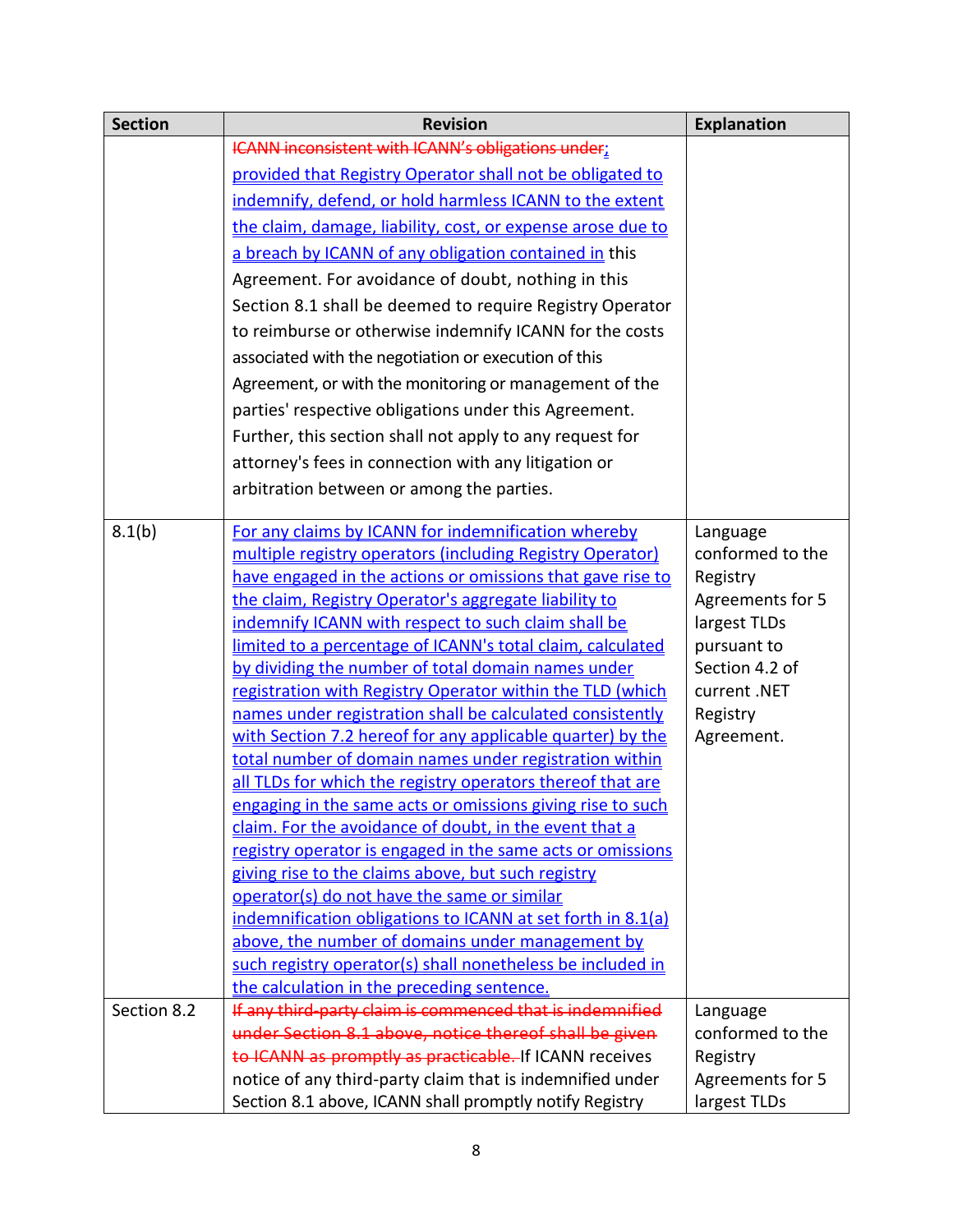| <b>Section</b> | <b>Revision</b>                                                                                             | <b>Explanation</b> |
|----------------|-------------------------------------------------------------------------------------------------------------|--------------------|
|                | Operator of such claim. Registry Operator shall be entitled,                                                | pursuant to        |
|                | if it so elects, in a notice <b>promptly</b> delivered to ICANN                                             | Section 4.2 of     |
|                | within a reasonable period of time, to immediately take                                                     | current.NET        |
|                | control of the defense and investigation of such claim and                                                  | Registry           |
|                | to employ and engage attorneys reasonably acceptable to                                                     | Agreement.         |
|                | the indemnified party to handle and defend the same, at the                                                 |                    |
|                | indemnifying party's sole cost and expense, provided that                                                   | Also revised to    |
|                | in all events ICANN shall be entitled to control at its sole                                                | clarify notice     |
|                | cost and expense the litigation of issues concerning the                                                    | requirements in    |
|                | validity or interpretation of ICANN policies or conduct.                                                    | the event of a     |
|                | ICANN shall cooperate, at its own cost, in all reasonable                                                   | third party claim. |
|                | respects with Registry Operator and its attorneys in the                                                    |                    |
|                | investigation, trial, and defense of such claim and any                                                     |                    |
|                | appeal arising therefrom; provided, however, that the                                                       |                    |
|                | indemnified party may, at its own cost and expense,                                                         |                    |
|                | participate, through its attorneys or otherwise, in such                                                    |                    |
|                | investigation, trial and defense of such claim and any                                                      |                    |
|                | appeal arising therefrom. No settlement of a claim that                                                     |                    |
|                | involves a remedy affecting ICANN other than the                                                            |                    |
|                | payment of money in an amount that is indemnified shall                                                     |                    |
|                | be entered into without the consent of ICANN <del>, which</del>                                             |                    |
|                | consent-shall not be unreasonably withheld. If Registry                                                     |                    |
|                | Operator does not assume full control over the defense of a                                                 |                    |
|                | claim subject to such defense in accordance with this<br>Section, Registry Operator may participate in such |                    |
|                | defense, at its sole cost and expense, and ICANN shall                                                      |                    |
|                | have the right to defend the claim in such manner as it may                                                 |                    |
|                | deem appropriate, at the reasonable cost and expense of                                                     |                    |
|                | Registry Operator.                                                                                          |                    |
| 8.5            | Any assignment of this Agreement shall be effective only                                                    | Language           |
|                | upon written agreement by the assignee with the other                                                       | conformed to the   |
|                | party to assume the assigning party's obligations under                                                     | Registry           |
|                | this Agreement. Moreover, neither party may assign this                                                     | Agreements for 5   |
|                | Agreement without the prior written approval of the                                                         | largest TLDs       |
|                | other party, which shall not be unreasonably withheld.                                                      | pursuant to        |
|                | Notwithstanding the foregoing, ICANN may assign this                                                        |                    |
|                | Agreement (i) in conjunction with a reorganization or re-                                                   | Section 4.2 of     |
|                | incorporation of ICANN, to another nonprofit<br>corporation organized for the same or substantially the     | current.NET        |
|                | same purposes, or (ii) as may be required pursuant to the                                                   | Registry           |
|                | terms of that certain Memorandum of Understanding                                                           | Agreement.         |
|                | between ICANN and the U.S. Department of Commerce,                                                          | Removed            |
|                | as the same may be amended from time to time.                                                               |                    |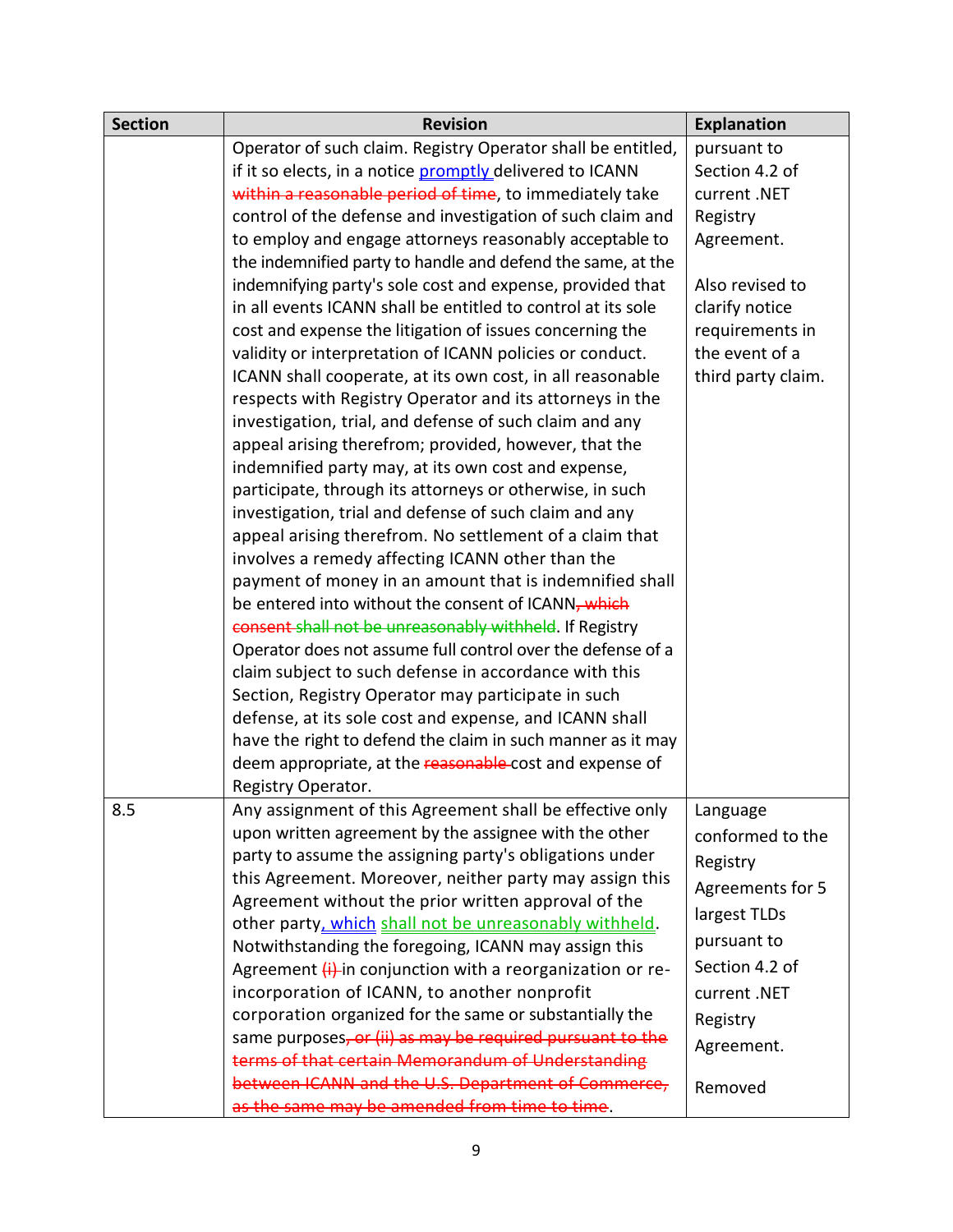| <b>Section</b> | <b>Revision</b>                                                                                                                                                                                                                                                                                                                                                                                                                                                                                                                                                                                                                                                                                                                                                                                                                                                                                                                                                                                                                                                                                                                                                                                                                                                                                                                                                                                                                                        | <b>Explanation</b>                                                                                                                                      |
|----------------|--------------------------------------------------------------------------------------------------------------------------------------------------------------------------------------------------------------------------------------------------------------------------------------------------------------------------------------------------------------------------------------------------------------------------------------------------------------------------------------------------------------------------------------------------------------------------------------------------------------------------------------------------------------------------------------------------------------------------------------------------------------------------------------------------------------------------------------------------------------------------------------------------------------------------------------------------------------------------------------------------------------------------------------------------------------------------------------------------------------------------------------------------------------------------------------------------------------------------------------------------------------------------------------------------------------------------------------------------------------------------------------------------------------------------------------------------------|---------------------------------------------------------------------------------------------------------------------------------------------------------|
|                | Registry Operator must provide notice to ICANN of any<br>subcontracting arrangements, and any agreement to<br>subcontract portions of the operations of the TLD must<br>mandate compliance with all covenants, obligations and<br>agreements by Registry Operator hereunder. Any<br>subcontracting of technical operations shall provide that<br>the subcontracted entity become party to the data escrow<br>agreement mandated by Section 3.1(c)(i) hereof.                                                                                                                                                                                                                                                                                                                                                                                                                                                                                                                                                                                                                                                                                                                                                                                                                                                                                                                                                                                           | reference to the<br>Memorandum of<br>Understanding<br>with the DOC as<br>that agreement is<br>no longer in force.                                       |
| 8.8            | All notices to be given under or in relation to this<br>Agreement shall be given either (i) in writing at the<br>address of the appropriate party as set forth below or (ii)<br>via facsimile or electronic mail as provided below, unless<br>that party has given a notice of change of postal or email<br>address, or facsimile number, as provided in this<br>agreement. Any change in the contact information for<br>notice below shall be given by the party within 30 days of<br>such change. Any notice required by this Agreement shall<br>be deemed to have been properly given (i) if in paper<br>form, when delivered in person or via courier service with<br>confirmation of receipt or (ii) if via facsimile or by<br>electronic mail, upon confirmation of receipt by the<br>recipient's facsimile machine or email server, provided<br>that such notice via facsimile or electronic mail shall be<br>followed by a copy sent by regular postal mail service<br>within two (2) business days. Whenever this Agreement<br>shall specify a URL address for certain information, Registry<br>Operator shall be deemed to have been given notice of any<br>such information when electronically posted at the<br>designated URL. In the event other means of notice shall<br>become practically achievable, such as notice via a secure<br>website, the parties shall work together to implement such<br>notice means under this Agreement. | Language<br>conformed to the<br>Registry<br>Agreements for 5<br>largest TLDs<br>pursuant to<br>Section 4.2 of<br>current .NET<br>Registry<br>Agreement. |

Appendices

No changes are being made to Appendices 1 , 2, 3, 5, 6, 8 and 9 in connection with the renewal.

**Appendix 4** has been revised to: (i) add a new row for the number of attempted-adds (successful and unsuccessful) domain name create commands and (ii) clarify that the .net report will be provided as a separate report.